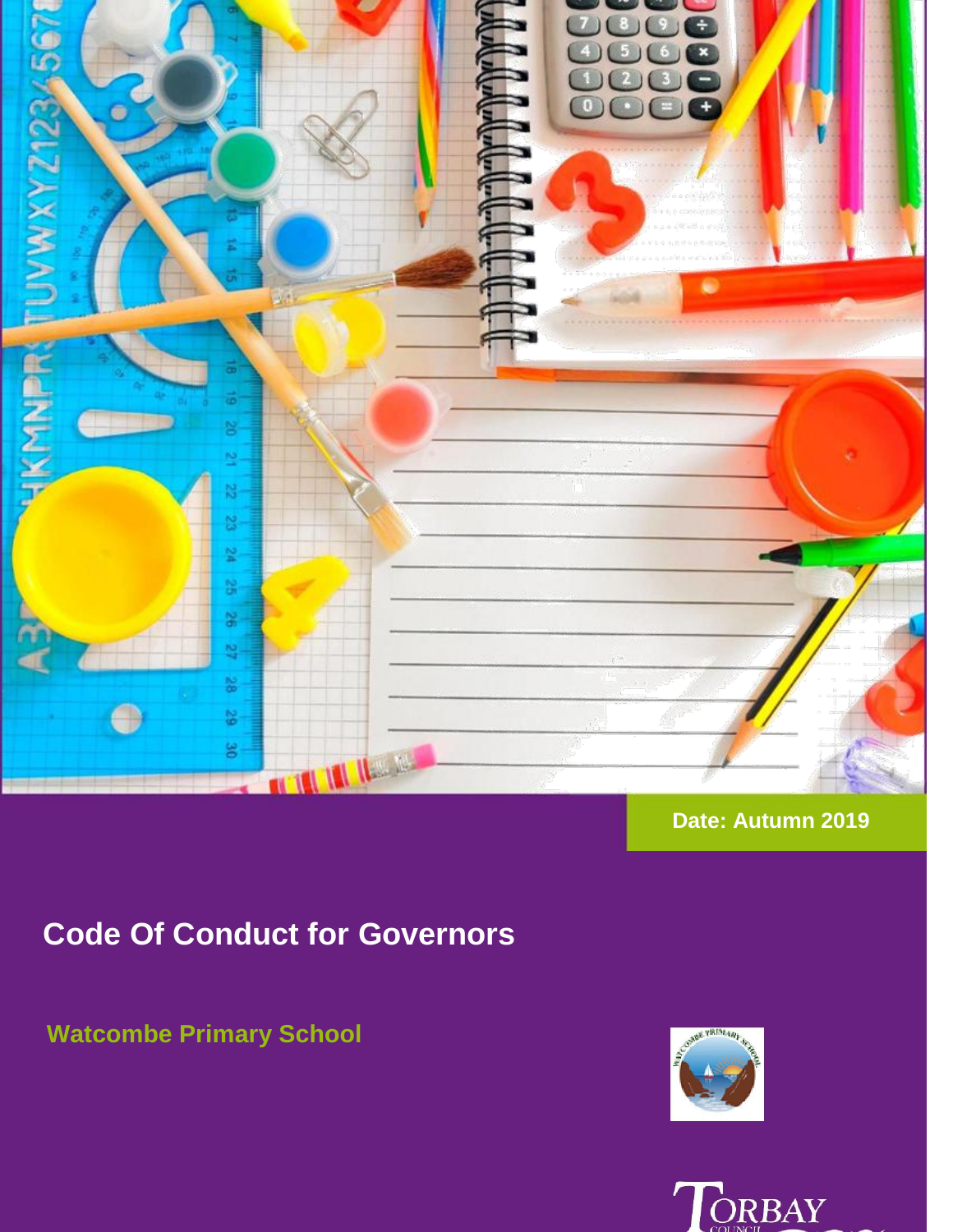

# **WATCOMBE PRIMARY SCHOOL**

# **Code of Conduct for Governors Policy:**

### **This policy was reviewed by Governors at the full governing body meeting on:**

----------------------------------------------------------------------------------------------

-------------------------------------------------------------------------------------------------------------------

Autumn 2019

This Code has been developed using best practice in other LA"s. It provides a statement of the broad principles against which our Governors could operate.

#### **General**

The **Head Teacher** is responsible for the day to day management of the school, the implementation of policy and the operation of the curriculum. The Head is the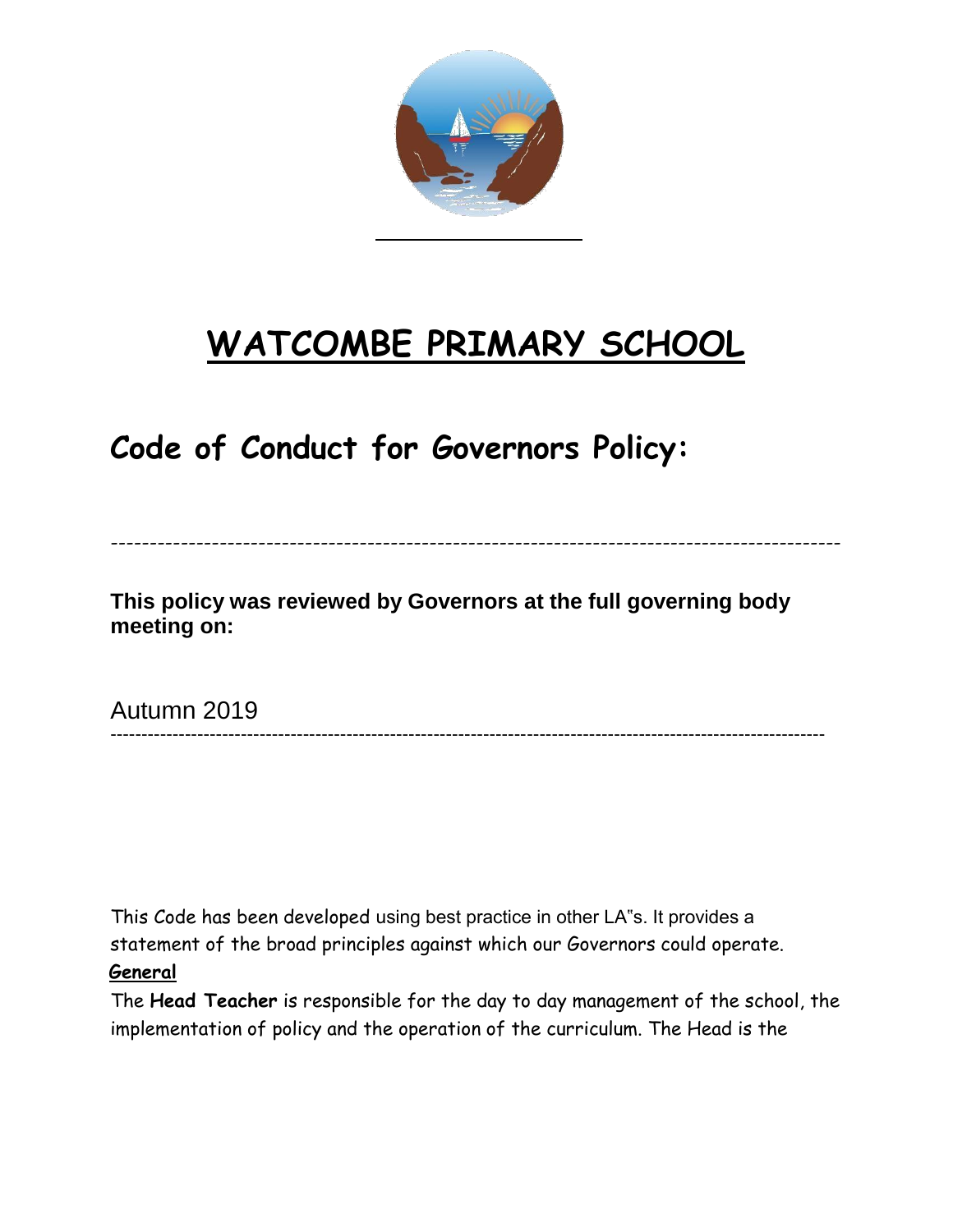governors" chief professional adviser, obliged by law to give them the information they ask for to help them carry out their legal duties.

**Governors** have a responsibility for determining, monitoring and keeping under review, the policies, plans and procedures within which the school operates.

"The governing body shall conduct the school with a view to promoting high standards of educational achievement at the school."

School Standards and Framework Act, 1988

The Governing Body will contribute most effectively to this aim by focusing on its three key roles:

- to provide a strategic view of where the school is heading;

- to act as a critical friend by providing support and advice to the school; - to hold the school to account for the educational standards it achieves and the quality of education it provides.

- All governors have equal status. Although governors are appointed and elected by different groups, their central concern is to represent the community which the school serves.
- Governors have a general duty to act fairly and without prejudice at all times.
- In so far as they have, or share, responsibility for the employment of staff, governors should fulfil all reasonable expectations of a good employer.
- Governors should consider carefully how their own decision might affect other schools.
- Governors should encourage open government and should be seen to do so.
- Governors do not act alone but as members of a corporate team. Individual governors have power to speak or act for the school only when it is designated specifically to them by the whole governing body.

#### **Commitment**

- Being a governor involves significant amounts of time and energy. Careful regard should be paid to this when agreeing to serve or to continue to serve on the governing body of a school.
- All governors should involve themselves actively in the work of the governing body and accept a fair share of the responsibilities including service on the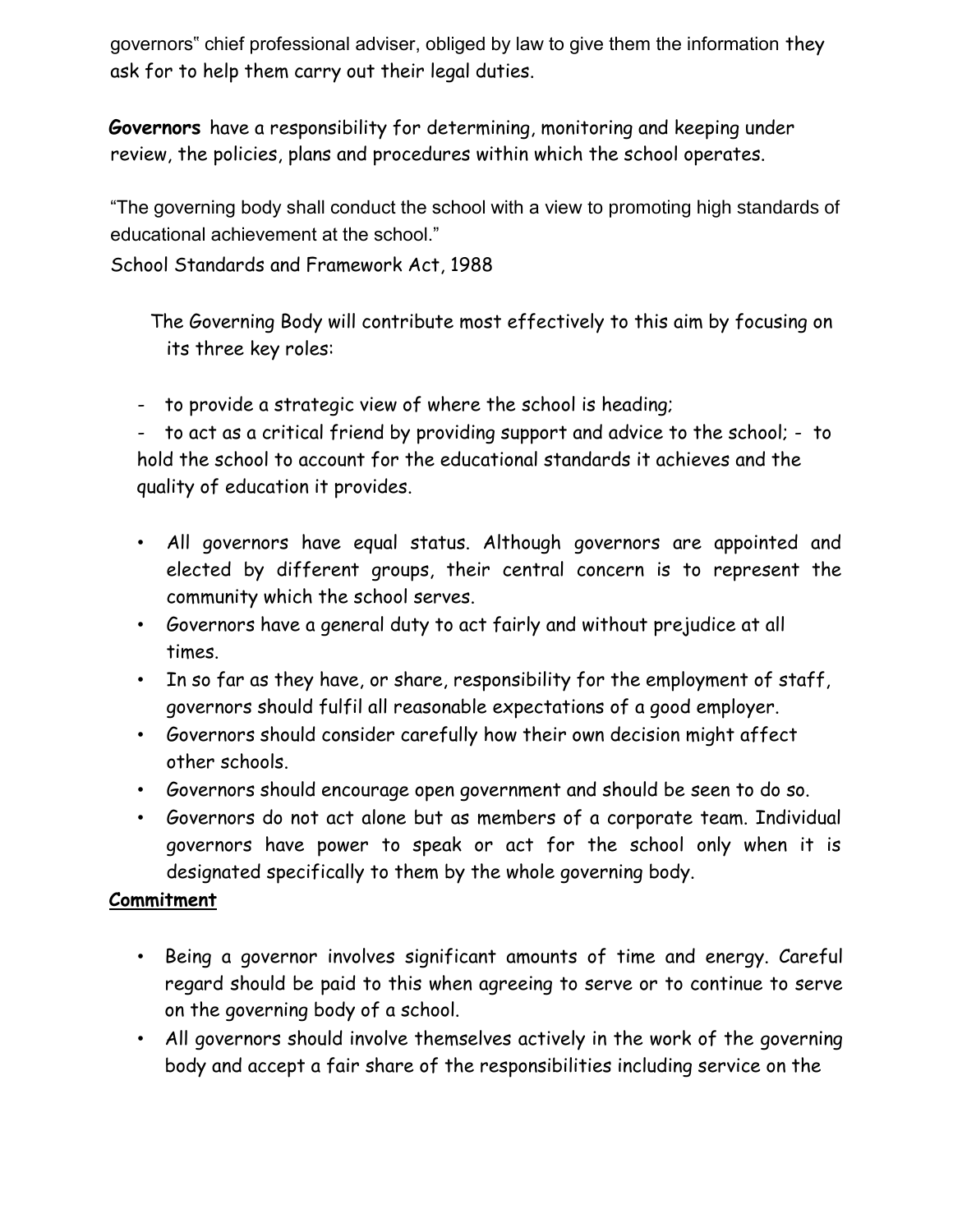governing body committees and as "named governors" with specific roles/duties.

- Regular attendance at meetings of both the full governing body and committees is essential.
- Governors should know the school well and take opportunities to visit it and become involved in school activities.
- Governors should ensure that Standards Fund or other designated resources are used to support governor training and their continuing professional development.
- All new governors must complete an induction course.

#### **Relationships**

- Governors should strive to operate as a Team in which constructive working relationships are actively promoted.
- Governors should develop effective working relationships with the staff, parents, the LEA, their local community and the Association of Governing Bodies.
- Link Governors should develop effective relationships with the LEA and review and reflect on current needs.
- Governors should develop an open and honest relationship with the Head Teacher and all school staff.

### **Confidentiality**

- Governors must observe complete confidentiality when asked to do so by the governing body, especially in relation to matters concerning individual staff, pupils or parents.
- Although decisions reached at governors" meetings are normally made public through the minutes, the discussions on which decisions are based should be regarded as confidential.
- Governors should exercise caution when responding where the discussion of potentially contentious issues arises outside the governing body. They should encourage the issues to be brought to the attention of the governing body.

#### **Conduct**

• Governors should express their views openly within meetings but accept collective responsibility for all decisions.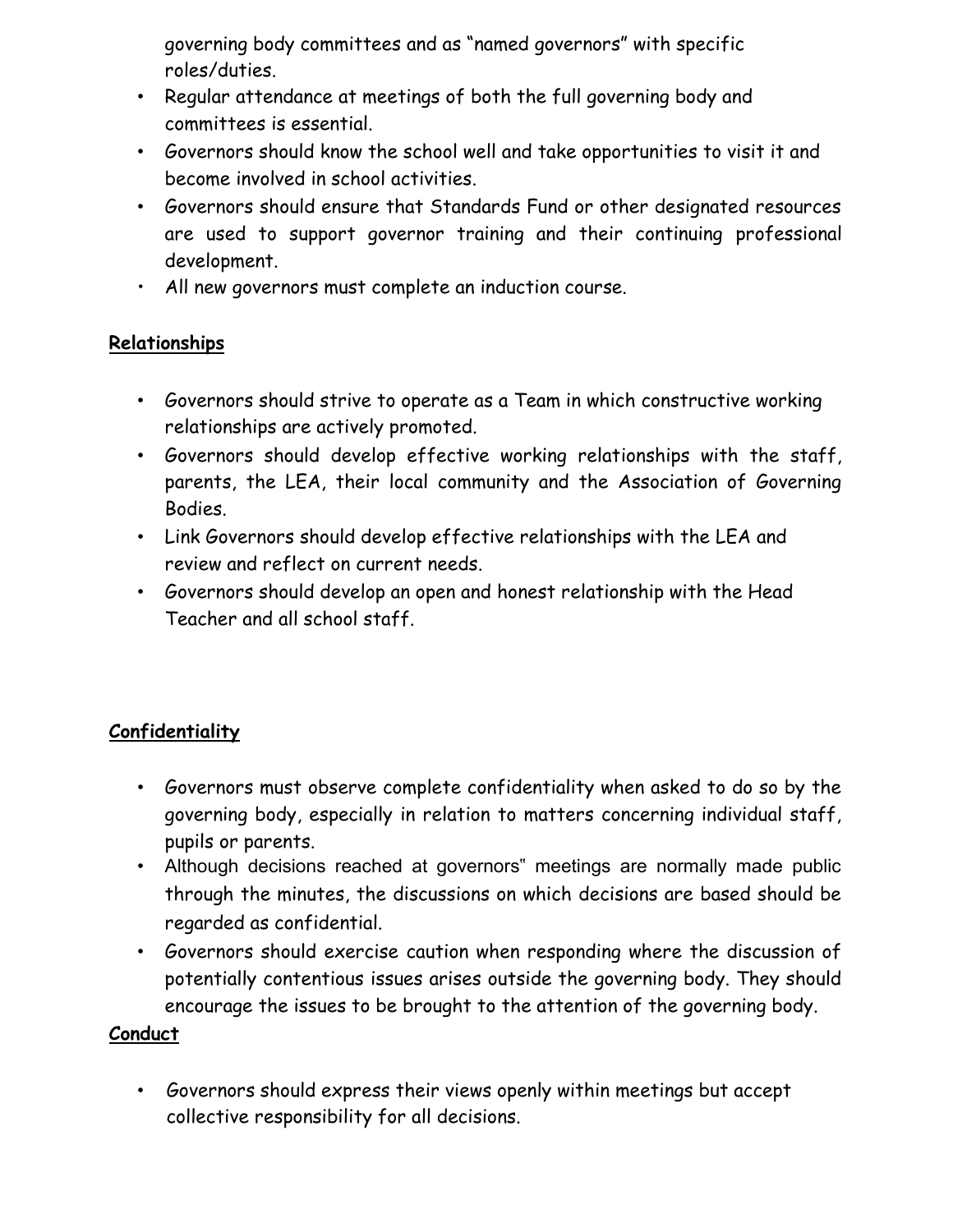- Governors should only speak or act on behalf of the governing body when they have been specifically asked/delegated to do so.
- All visits to school should be undertaken within a framework which has been established by the governing body and agreed with the Head Teacher following consultation with staff. (See "Visiting the School").
- In responding to criticism or complaints relating to the school, governors should refer to the school"s Compliments and Complaints Policy for the correct procedure to be followed and advise the complainant accordingly.
- Governors have a responsibility to maintain and develop the ethos and reputation of the school. Their actions within the school community should reflect this.
- Any pecuniary interest that a governor may have in connection with the governing body"s business must be recorded in the register of pecuniary interests.
- Where an interest is declared, the governor must leave the meeting while a relevant item is under discussion.
- Governor training and development is important and resources are available to support this. It benefits the school and individual governors, and can help to develop effective teamwork and contributes to school improvement. Governors are encouraged to undertake training to further their individual interests within the governing body and the work of the governing body as a whole.

#### **Mentoring**

An experienced governor who acts as a mentor to new governors can provide support and a listening ear for all aspects of the work of the governing body. Governors should be prepared to act as mentors, as required which will supplement the induction support through the LA and the school.

#### **Meetings**

Individual governors do not have any authority in school. It is the collective decisions of all the governors together that carry authority. The activities that governors undertake outside meetings can be seen as preparation for the times when the governing body "goes live"  $-$  in a meeting.

It follows that if a governing body is to carry out its functions well, its meetings are crucial. Below is a suggested "Meetings Charter". If the Chair, the Head, the Clerk and all the governors subscribe to, and implement, a charter such as this, the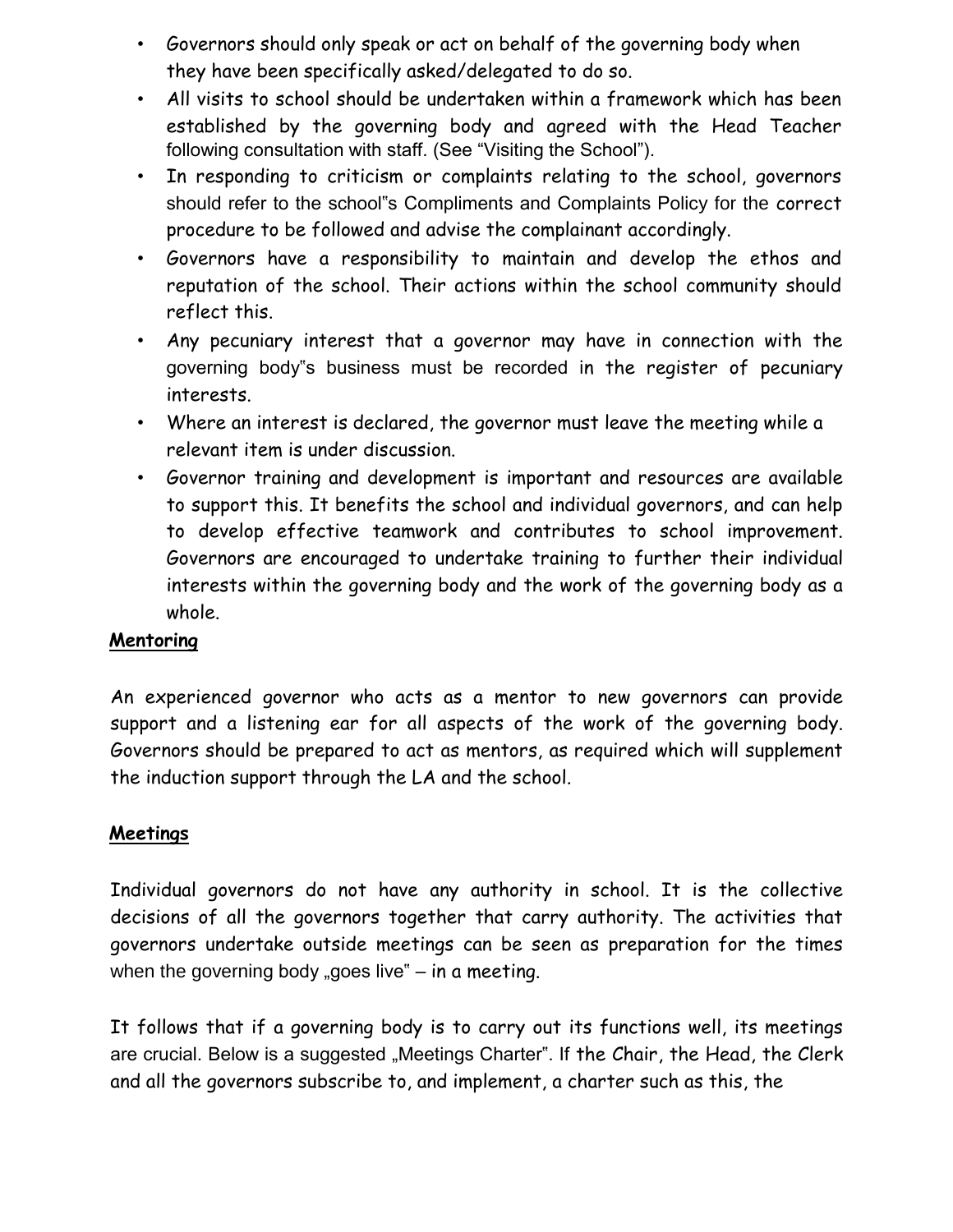governing body will be giving itself the best chance of coming to informed, collective decisions.

#### **Meetings Charter**

**As a governor I expect:**

- **people to attend regularly and be punctual;**
- **an agenda and relevant documents to reach me at least seven days before the meeting;**
- **an agenda that makes clear the purpose of each item;**
- **a Chair who keeps to the agenda, paces the meeting so that time is given to each matter in proportion to its importance, draws on all members for contributions and keeps discussions to the point;**
- **my contribution to be heard and others to contribute to the discussion;**
- **the decision making process to be quite clear;**
- **governors to work together and to take others views into consideration;**
- **governors to take collective responsibility for decisions;**
- **minutes that summarise views succinctly, record decisions accurately and are made available, in draft form, soon after each meeting.**

**Others can expect me to:**

- **attend regularly and be punctual;**
- **read the agenda, minutes and other papers before the meeting and note items I want to say something about;**
- **bring my papers to the meeting;**
- **make relevant and positive contributions;**
- **listen to and consider what other people want to say;**
- **accept my share of collective responsibility, even for those decisions that I do not personally agree with.**
- **add items to the agenda through the Chair or Clerk (at least 2 weeks before the governors meeting).**

**Chairs of Governors and Chairs of Committees:**

**When I Chair a meeting I will endeavour to:**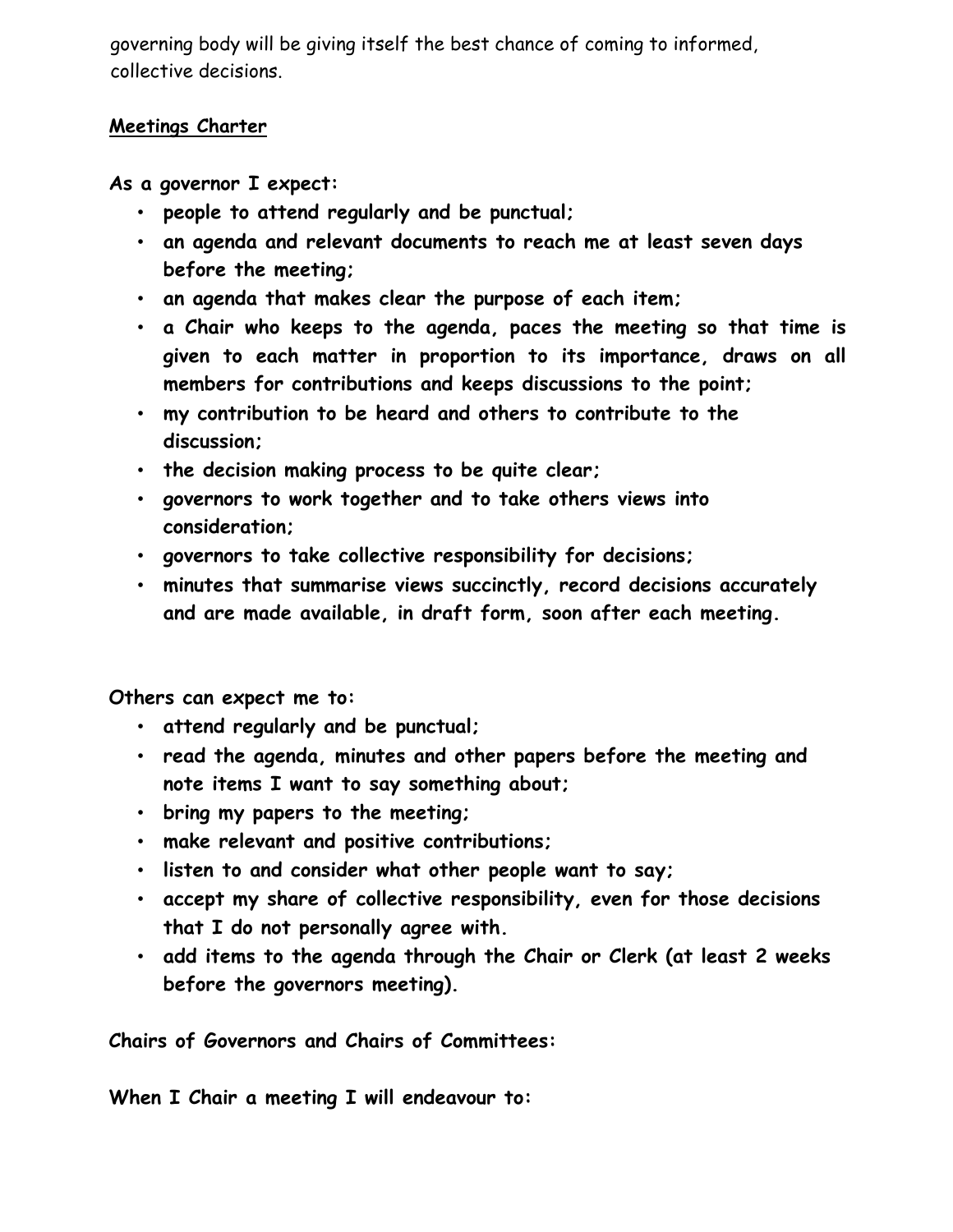- **ensure the meeting starts and ends on a timely basis;**
- **ensure the agenda is adhered to;**
- **encourage all governors to contribute to discussions; ensure that the meeting is effectively clerked.**

#### **Visiting the School**

Many governors worry about making visits to School. The purpose of this section is to suggest how a visit could be conducted in a way that allows Governors and staff to gain the most from the visit. Effective and focused visits can provide the governing body with a strategy to help carry out its responsibilities for monitoring school policies.

#### **Building Relationships**

- School visits by Governors are an essential part of the Governor"s role.
- Visits should be a good use of everyone"s time valued by both Governors and staff. Good visits are productive and make a significant contribution to the development planning process. Each visit should have a clear purpose and help to develop professional relationships within the school.

#### **Before the Visit**

- Clarify the purpose of the visit with the Head and the School Leadership Team (SLT)
- Discuss and agree an agenda with the Head Teacher and the SLT well in advance. Make sure the date chosen is suitable for the purpose identified. Discuss with the Head Teacher if any supporting information is available – Ofsted report, Development Plan, performance data, relevant lesson plans.

#### **During the Visit**

• Stick to the timetable – but be flexible if required. Remember why you are there. Don"t lose sight of the purpose of the visit and keep focused on the theme of your observation.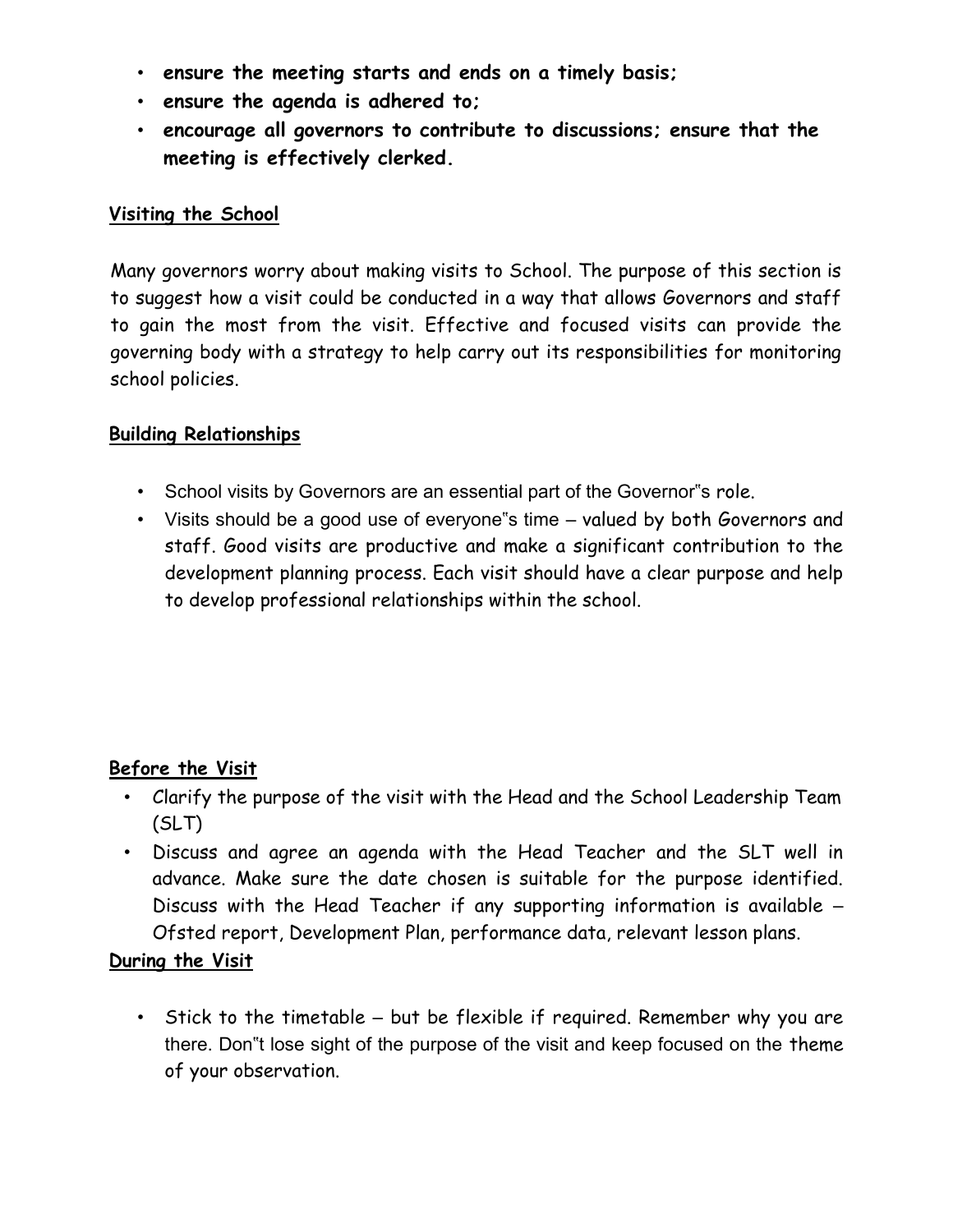- Decide with the teacher how you will be introduced and what your role in the classroom will be.
- Try to get involved. Avoid being conspicuous!
- Observe discreetly. Remember that note taking is disconcerting for everyone – staff, students and Governors.
- Talk to the teacher show interest. **Be courteous, not critical.**
- Make time during the visit to talk to people and to gather your thoughts.

#### **After the Visit**

- Discuss your observations with the Head and the SLT. Use this opportunity to clarify any issue you are unclear about.
- Make your notes as soon as possible after the observation whilst they are fresh in your mind.
- Sleep on it reflect on what you have seen.
- Type up your report on the attached form. Circulate it to the Head and the SLT for approval. An agreed report should be signed by the Governor, Head and the SLT and filed in the admin office.

#### **Reporting Back to the Governing Body**

An electronic copy of the report should be circulated to the Chair for inclusion into the next full Governors Meeting.

| Name:                                  | Date: |  |
|----------------------------------------|-------|--|
| Governor responsible for:              |       |  |
| Visiting:                              |       |  |
| <b>Purpose of visit:</b>               |       |  |
|                                        |       |  |
|                                        |       |  |
|                                        |       |  |
| Link to School Improvement Priorities: |       |  |
|                                        |       |  |
|                                        |       |  |
|                                        |       |  |
| <b>Minutes of meeting:</b>             |       |  |
|                                        |       |  |
|                                        |       |  |